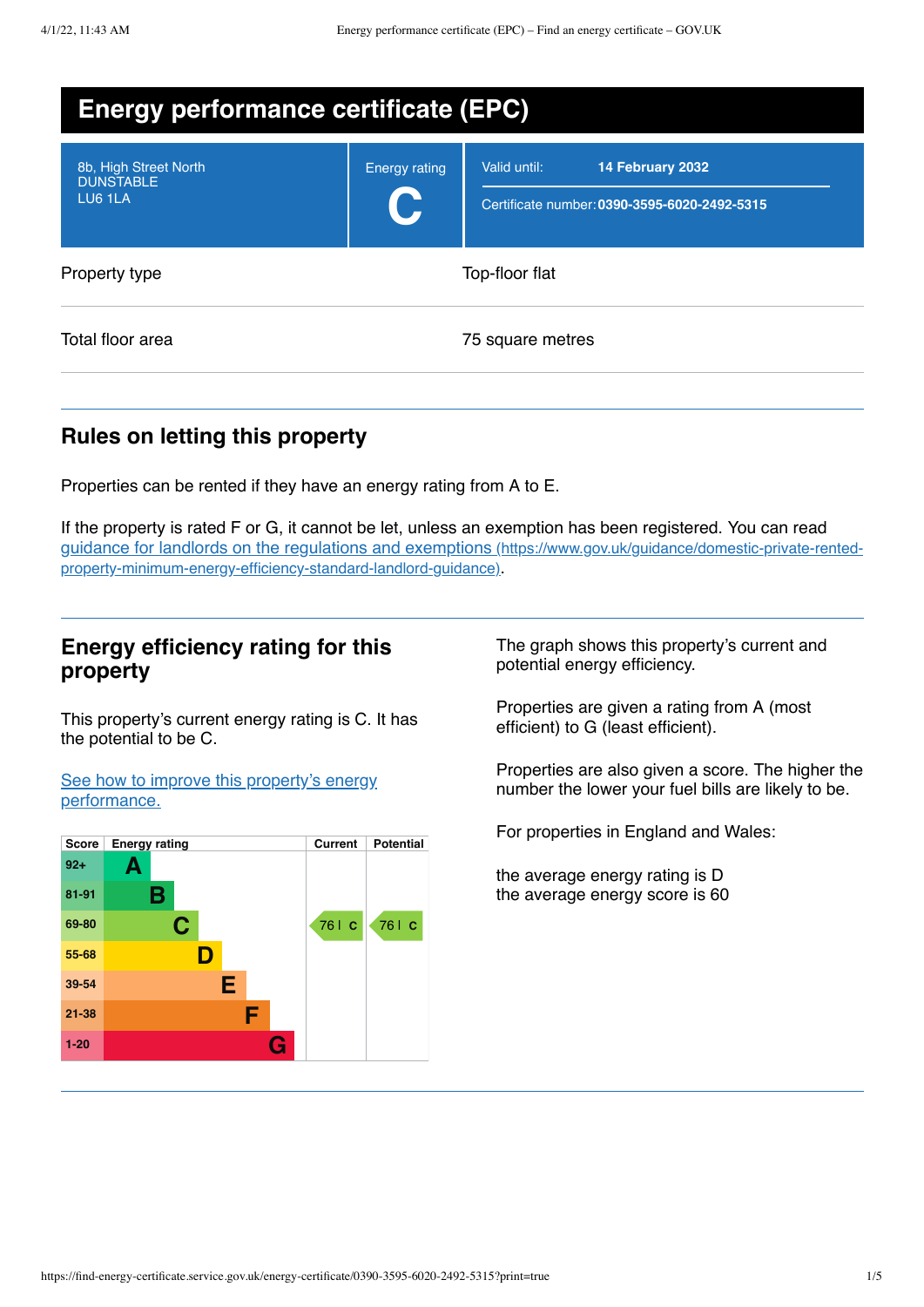# **Breakdown of property's energy performance**

This section shows the energy performance for features of this property. The assessment does not consider the condition of a feature and how well it is working.

Each feature is assessed as one of the following:

- very good (most efficient)
- good
- average
- poor
- very poor (least efficient)

When the description says "assumed", it means that the feature could not be inspected and an assumption has been made based on the property's age and type.

| <b>Feature</b>       | <b>Description</b>                                    | Rating    |
|----------------------|-------------------------------------------------------|-----------|
| Walls                | Average thermal transmittance 0.24 W/m <sup>2</sup> K | Very good |
| Roof                 | Average thermal transmittance 0.17 W/m <sup>2</sup> K | Good      |
| Floor                | Average thermal transmittance 0.22 W/m <sup>2</sup> K | Good      |
| Windows              | Multiple glazing throughout                           | Good      |
| Main heating         | Boiler and radiators, mains gas                       | Good      |
| Main heating control | Programmer, room thermostat and TRVs                  | Good      |
| Hot water            | From main system                                      | Good      |
| Lighting             | Low energy lighting in all fixed outlets              | Very good |
| Secondary heating    | None                                                  | N/A       |
| Air tightness        | (not tested)                                          | N/A       |

#### **Primary energy use**

The primary energy use for this property per year is 154 kilowatt hours per square metre (kWh/m2).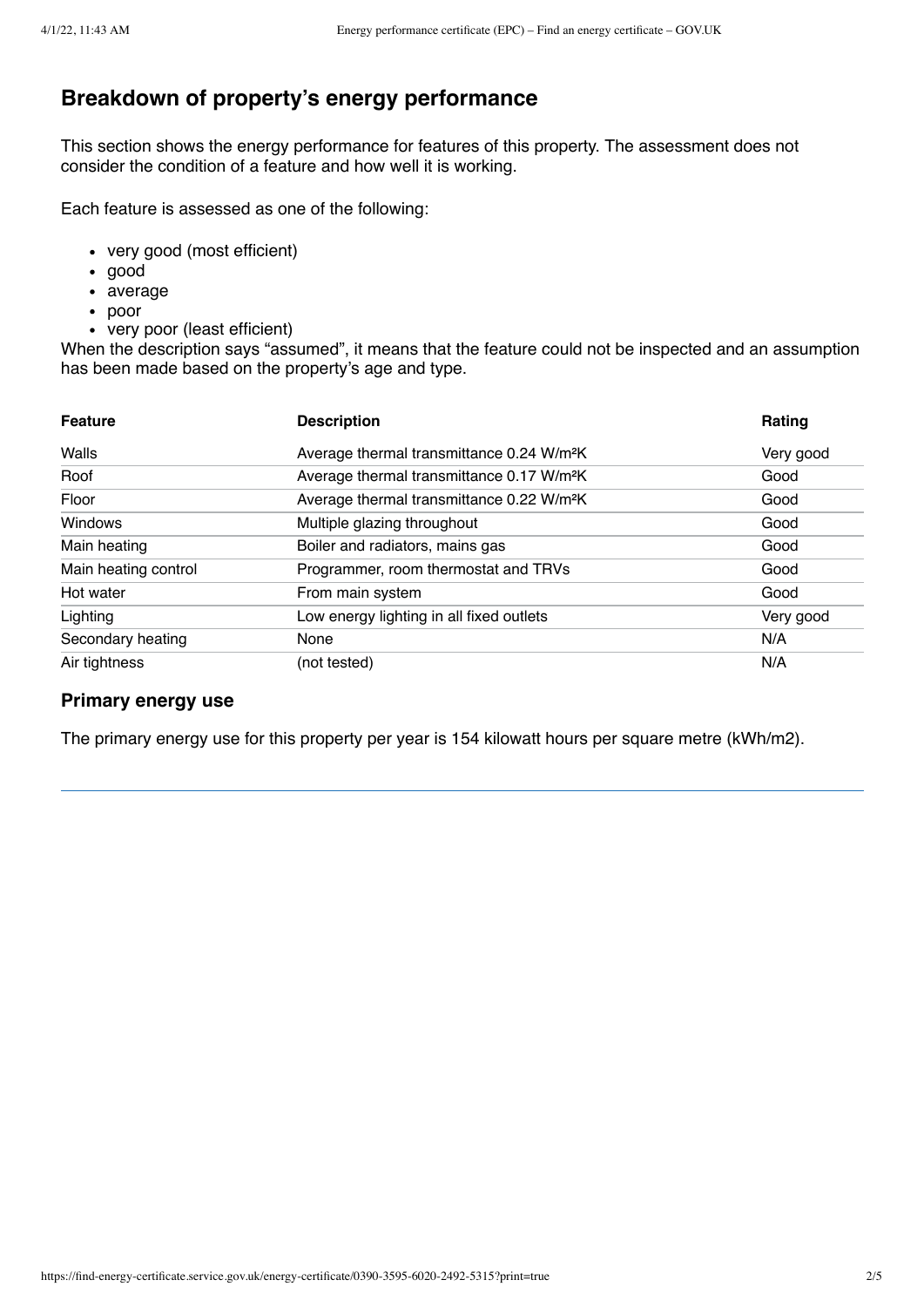| <b>Environmental impact of this</b><br>property                                                        |                             | This property produces                                                                                                                                        | 2.0 tonnes of CO2 |
|--------------------------------------------------------------------------------------------------------|-----------------------------|---------------------------------------------------------------------------------------------------------------------------------------------------------------|-------------------|
| This property's current environmental impact<br>rating is C. It has the potential to be C.             |                             | This property's potential<br>production                                                                                                                       | 2.0 tonnes of CO2 |
| Properties are rated in a scale from A to G<br>based on how much carbon dioxide (CO2) they<br>produce. |                             | By making the recommended changes, you<br>could reduce this property's CO2 emissions by<br>0.0 tonnes per year. This will help to protect the<br>environment. |                   |
| Properties with an A rating produce less CO2                                                           |                             |                                                                                                                                                               |                   |
| than G rated properties.                                                                               |                             | Environmental impact ratings are based on                                                                                                                     |                   |
| An average household<br>produces                                                                       | 6 tonnes of CO <sub>2</sub> | assumptions about average occupancy and<br>energy use. They may not reflect how energy is<br>consumed by the people living at the property.                   |                   |

# <span id="page-2-0"></span>**How to improve this property's energy performance**

The assessor did not make any recommendations for this property.

Simple Energy Advice has guidance on improving a property's energy use. [\(https://www.simpleenergyadvice.org.uk/\)](https://www.simpleenergyadvice.org.uk/)

## **Paying for energy improvements**

Find energy grants and ways to save energy in your home. [\(https://www.gov.uk/improve-energy-efficiency\)](https://www.gov.uk/improve-energy-efficiency)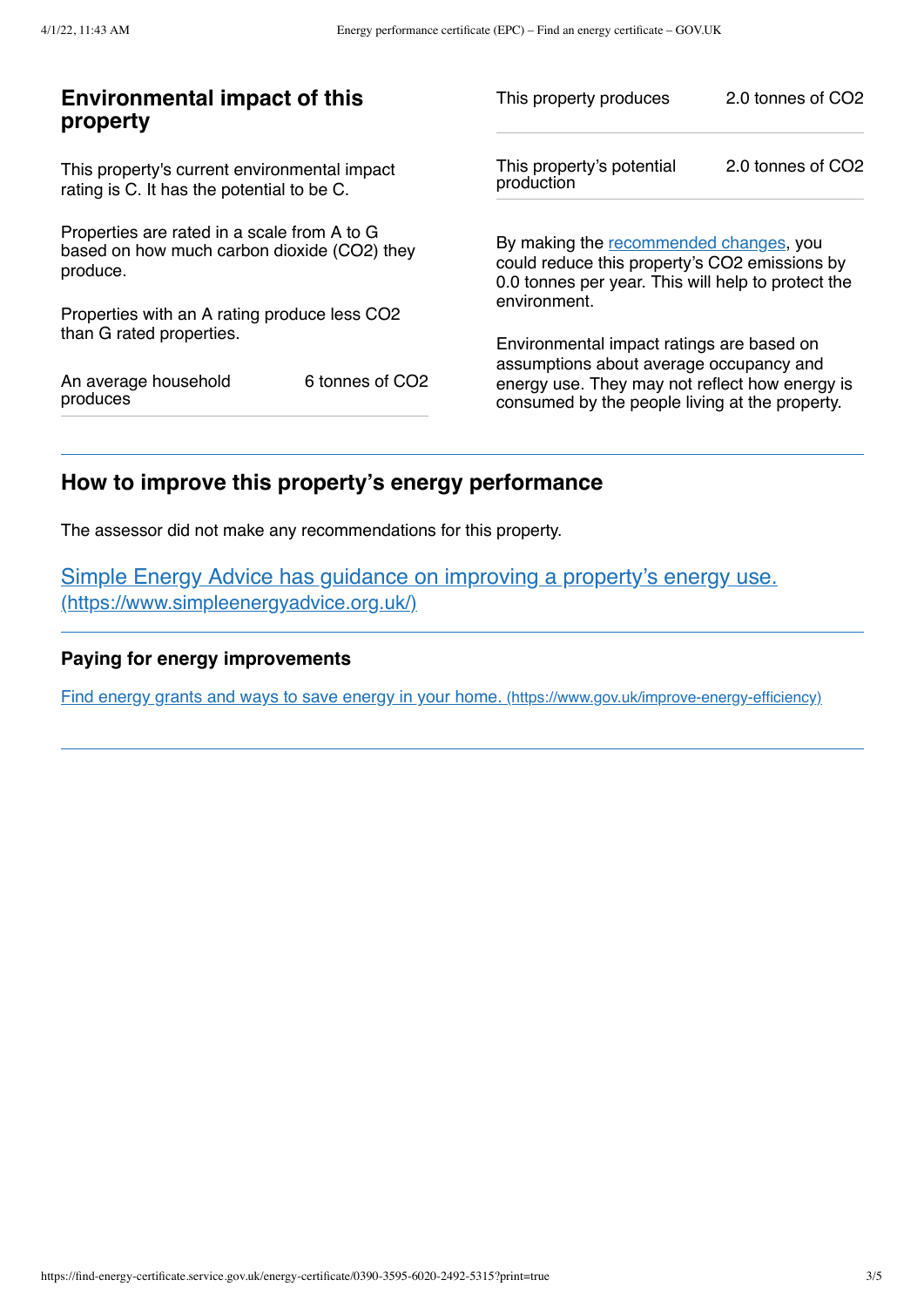## **Estimated energy use and potential savings**

| Estimated yearly energy<br>cost for this property | £511 |
|---------------------------------------------------|------|
| Potential saving                                  | £Ο   |

The estimated cost shows how much the average household would spend in this property for heating, lighting and hot water. It is not based on how energy is used by the people living at the property.

The estimated saving is based on making all of the [recommendations](#page-2-0) in how to improve this property's energy performance.

For advice on how to reduce your energy bills visit Simple Energy Advice [\(https://www.simpleenergyadvice.org.uk/\)](https://www.simpleenergyadvice.org.uk/).

### **Heating use in this property**

Heating a property usually makes up the majority of energy costs.

#### **Estimated energy used to heat this property**

| Space heating | 5351 kWh per year |
|---------------|-------------------|
| Water heating | 1716 kWh per year |

#### **Potential energy savings by installing insulation**

The assessor did not find any opportunities to save energy by installing insulation in this property.

You might be able to receive Renewable Heat Incentive payments [\(https://www.gov.uk/domestic](https://www.gov.uk/domestic-renewable-heat-incentive)renewable-heat-incentive). This will help to reduce carbon emissions by replacing your existing heating system with one that generates renewable heat. The estimated energy required for space and water heating will form the basis of the payments.